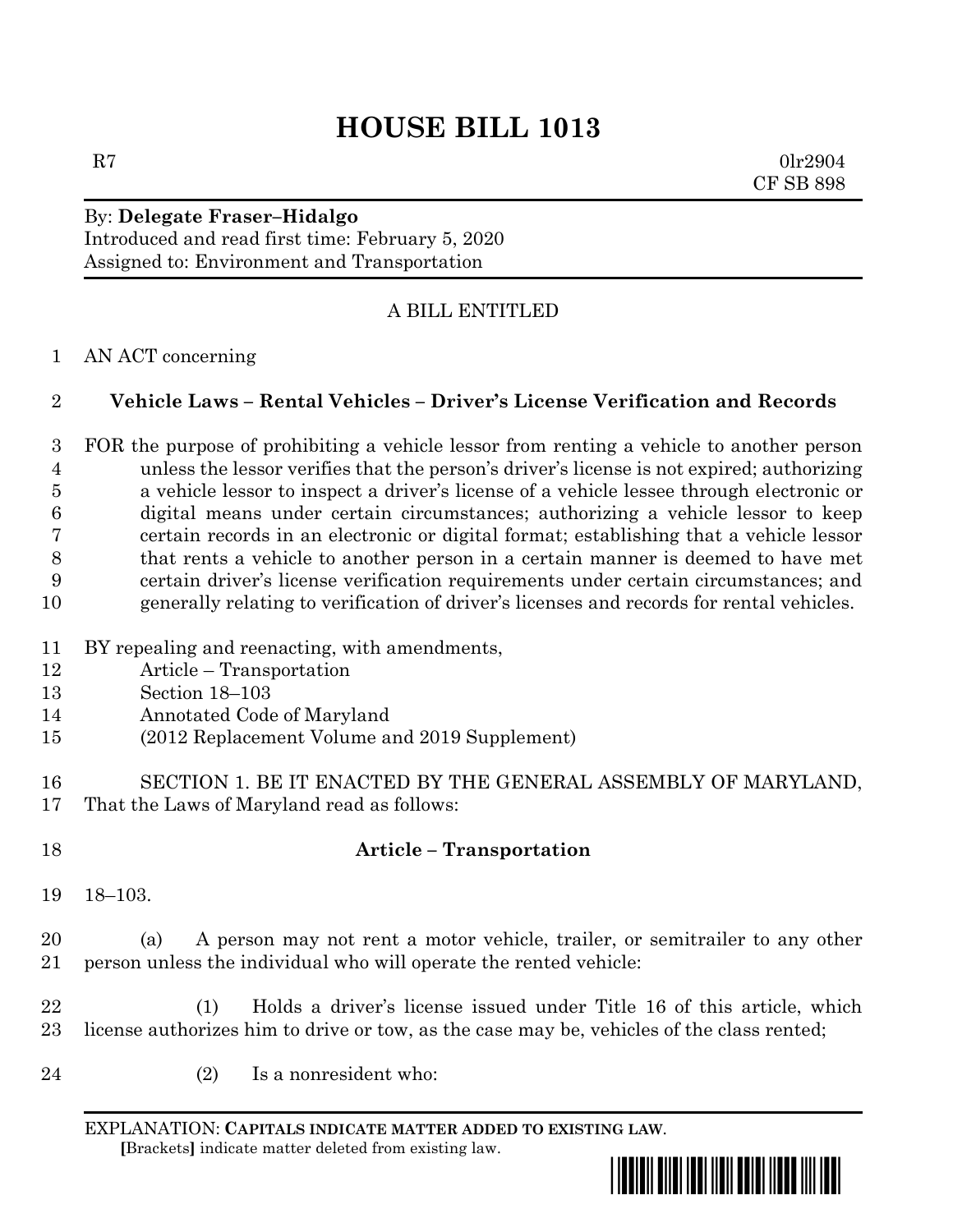## **HOUSE BILL 1013**

| $\mathbf{1}$<br>$\overline{2}$<br>3 | Has with him a license to drive issued to him by the state or<br>(i)<br>country of his residence, which license authorizes him in that state or country to drive or<br>tow, as the case may be, vehicles of the class rented; and |
|-------------------------------------|-----------------------------------------------------------------------------------------------------------------------------------------------------------------------------------------------------------------------------------|
| $\overline{4}$<br>$\overline{5}$    | Is at least the same age as that required of a resident to drive or<br>(ii)<br>tow, as the case may be, the vehicle rented; or                                                                                                    |
| $6\phantom{.}6$<br>7                | Otherwise is specifically authorized by Title 16 of this article to drive<br>(3)<br>or tow, as the case may be, vehicles of the class rented.                                                                                     |
| 8<br>9                              | A person may not rent a motor vehicle, trailer, or semitrailer to any<br>(b)<br>(1)<br>other person unless the lessor or his agent:                                                                                               |
| 10<br>11                            | Has inspected the license to drive of the individual who will<br>$\begin{bmatrix} (1) \\ 1 \end{bmatrix}$ $\begin{bmatrix} (I) \\ 1 \end{bmatrix}$<br>operate the rented vehicle; [and]                                           |
| 12                                  | $\lceil (2) \rceil$<br>(II)<br>Has compared and verified:                                                                                                                                                                         |
| 13<br>14                            | The signature on the license with the signature of the<br>(i)<br>1.<br>individual, as written in the presence of the lessor or agent; and                                                                                         |
| $15\,$<br>16                        | The physical description on the license with the physical<br>$\left[ \text{(ii)} \right]$ 2.<br>appearance of the individual; AND                                                                                                 |
| 17                                  | HAS VERIFIED THAT THE LICENSE IS NOT EXPIRED.<br>(III)                                                                                                                                                                            |
| 18<br>19                            | (2)<br>AN INSPECTION OF A LICENSE UNDER THIS SECTION MAY BE<br>THROUGH ELECTRONIC OR DIGITAL MEANS.                                                                                                                               |
| 20<br>21                            | (1)<br>Each person who rents a motor vehicle, trailer, or semitrailer to another<br>$\left( \mathrm{c} \right)$<br>person shall keep a record of:                                                                                 |
| 22<br>$^{23}$<br>24                 | The registration number of the rented vehicle and, if only a<br>$\vert(1)\vert$<br>(I)<br>semitrailer or trailer is rented, the registration number of the motor vehicle to be used to<br>tow the trailer or semitrailer;         |
| $25\,$                              | The name and address of the lessee;<br>(II)<br>$\lfloor (2) \rfloor$                                                                                                                                                              |
| $26\,$<br>$27\,$                    | The number of the license to drive of the individual who will drive<br>$\lceil(3)\rceil$<br>(III)<br>or tow, as the case may be, the rented vehicle; and                                                                          |
| 28                                  | The date and place of issuance of the license to drive.<br>(IV)<br>$\lfloor (4) \rfloor$                                                                                                                                          |
| 29                                  | (2)<br><b>RECORDS</b><br>MAY BE KEPT<br>THIS SUBSECTION<br><b>UNDER</b><br>IN.<br>AN                                                                                                                                              |
|                                     |                                                                                                                                                                                                                                   |